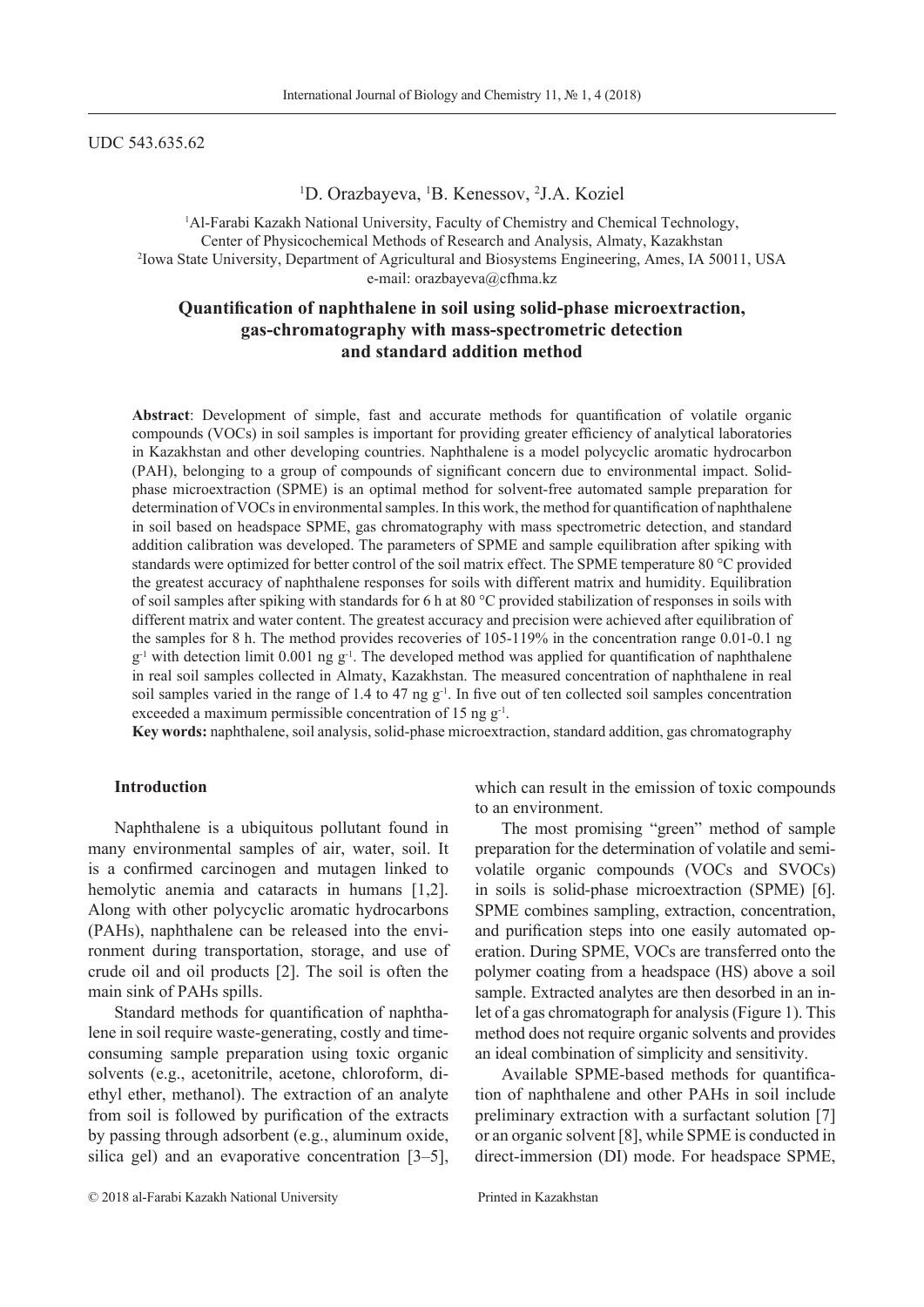extraction is conducted with simultaneous heating of the sample and cooling of a fiber coating (cold-fiber SPME) [9–11], or at low-pressure conditions (vacuum-assisted HS-SPME) [12]. The main limitations of CF-SPME and vacuum-assisted HS-SPME are the complexity of method instrumentation and its automation, along with no commercial availability.

The accuracy of SPME-based quantification of VOCs and SVOCs in soil is affected by a matrix effect, which results in variable extraction efficiencies of analytes from samples having different physicochemical properties. To overcome the matrix effect, two main approaches are used: control of the matrix effect by obtaining a calibration plot for each type of soil; and a decrease of the matrix effect by increasing the extraction temperature, addition of water, or using cold-fiber SPME [13]. The main difficulty in using the first approach is a long and often inefficient equilibration of samples after their spiking with standards [14,15].



of organic compounds from soil *Note:* Stages of SPME: 1 – Fiber holder (before extraction); 2 – extraction; 3 – desorption;  $C_F$  – analyte concentration in fiber;  $C_{\text{HS}}$  – analyte concentration in headspace;  $C_{\text{Soul}}$  – analyte concentration in soil

In this work, a fast, green, and accurate method for quantification of naphthalene in soil samples using headspace (HS) SPME, GC with MS detection, and the standard addition calibration was developed. Parameters of HS-SPME were optimized to provide the best accuracy of naphthalene responses for soils with different matrix and humidity. Soil equilibration temperature and time after spiking with naphthalene standard were optimized. The developed method was successfully applied for the analysis of real soil samples.

# **Experimental**

#### *Reagents, materials, and samples*

Naphthalene (99%) was purchased from Meryer (China). Methanol (HPLC grade) purchased from AppliChem (Germany) was used for the preparation of standard solutions. SPME fiber – 100 µm polydimethylsiloxane (PDMS) was purchased from Supelco (USA). Soil sampling and calibration were performed in 20-mL crimp-top headspace vials (HTA, Italy) with PTFE/silicone septa (Zhejiang Aijiren Technology Co., China). All vials and septa were washed with distilled water and pre-conditioned at 140 °C for 2 h before analysis.

Two different soil types were used: clay and chernozem having humus content 0.90 and 45%, respectively. These soils will be referred hereinafter as soils with 'low' and 'high' humus content (LHC and HHC), respectively. Both soils were collected near Almaty, Kazakhstan. Soils were cleaned from possible naphthalene residues and water by heating in a drying furnace at 150 °C for 6 h.

*Parameters of gas chromatography-mass spectrometry (GC-MS) analysis*

GC-MS analyses were performed on the 6890N/5973N system (Agilent, USA) equipped with a Combi-PAL autosampler (CTC Analytics, Switzerland). Separation was conducted using a polar 60 m x 0.25 mm DB-WAXetr (Agilent, USA) column with a 0.50  $\mu$ m film thickness at constant helium (>99.995%, Orenburg-Tehgas, Russia) flow 1.0 mL min-1. The oven temperature was programmed from 80 °C to 160 °C with the heating rate 20 °C min<sup>-1</sup>, and further heating to  $240 \degree C$  (held for 3 min) with the heating rate  $10^{\circ}$ C min<sup>-1</sup>. GC run time was 15 min (sample chromatogram is shown in Figure 2). Temperatures of the ion source, quadrupole and MS interface were 230, 150 and 240 °C, respectively. Detection was conducted using electron impact ionization at 70 eV in selected ion monitoring (SIM) mode at m  $z<sup>-1</sup>$  of 128.

# *Headspace solid-phase microextraction (HS-SPME) procedure*

Soil samples weighing 1.00 g were placed into 20-mL crimp-top headspace vials and spiked with 10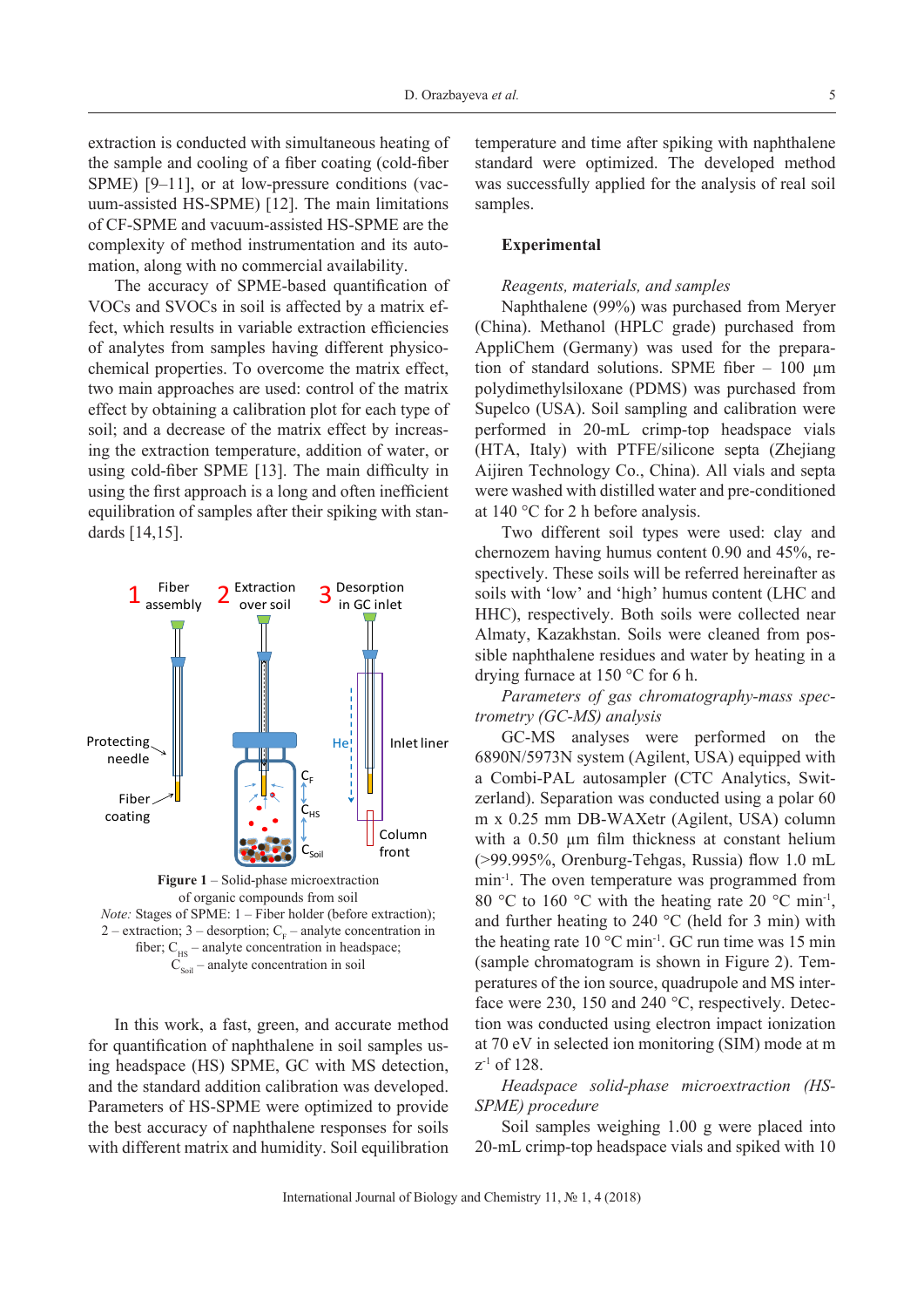μL of standard solution of naphthalene ( $C = 10$  ng  $\mu L^{-1}$ ). Vials were placed into the agitator of the autosampler and incubated at a preset temperature for 10 min. The headspace extraction was conducted for 5 min at a preset temperature of the agitator of the autosampler using 100 μm PDMS fiber. After extraction, the analyte was completely desorbed from the SPME fiber in the GC inlet at 240 °C for 60 s.



**Figure 2** – Selected ion monitoring (m  $z^{-1}$  128) chromatogram obtained after SPME-GC-MS analysis of soil spiked with naphthalene standard solution

*Study of the effect of soil water content and extraction temperature on intensity and precision of naphthalene responses*

Soils with water content of 0%, 25%, and 50% were prepared by addition of 0, 250 or 500 μL of water to 1.00 g soil samples pre-spiked with 10 μL of a standard solution of naphthalene  $(C = 10$  ng  $\mu L^{-1}$ ). Studied extraction temperatures were 60, 70 and 80 °C. Responses were measured in three replicates.

*Study of the effect of temperature and time on equilibration of naphthalene in soils with different humus and water content*

Vials with HHC and LHC soils of the different water content (0, 25, and 50%) were placed into the agitator of the autosampler and equilibrated at 60, 70, and 80 °C. The HS-SPME was conducted immediately after spiking and every 2 h until stabilization of the naphthalene responses. All experiments were conducted in three replicates.

# *Method validation*

Model samples of HHC and LHC soils with concentrations of naphthalene 10 and 100 ng  $g^{-1}$  were prepared by spiking 1.00 g of soil with 10 μL of standard solutions with concentrations of naphthalene 1

and 10 ng  $\mu L^{-1}$ , respectively. After spiking, the model samples were held for 48 h at 60 °C. Calibration standards for standard addition calibration were obtained by spiking 1.00 g of model samples with 10 μL of standard solutions with concentrations of naphthalene 0, 0.5, 2.0, 5.0, and 10 ng  $\mu L^{-1}$ . After spiking with standards, the soils samples were equilibrated for 8 h at 60 °C. Slope factors of calibration plots, measured concentrations, and their standard deviations were calculated using least squares method and standard addition approach.

### **Results and discussion**

*Optimization of HS-SPME of naphthalene from soil samples*

The precision of the analytical responses has a significant effect on the accuracy of quantification of analytes using the standard addition method. To achieve the acceptable accuracy at high standard deviation, an increase in the number of calibration standards is required, which results in the increase of the cost of the analysis. The aim of this experiment was to study the effect of extraction temperature from soil samples with different matrices on the intensity and precision of naphthalene responses.

Naphthalene extraction effectiveness from soils with low humus content (LHC) decreased with increasing extraction temperature from 60 to 80 °C (Figure 3A). The increase of the extraction temperature from 60 to 70 °C resulted in the decrease of the response by 50%. In soils with high humus content (HHC), such increase in the extraction temperature resulted in the increase of the response by 10 to 14%. At 80 °C, responses of naphthalene for soils with low and high humus content became practically similar meaning that this temperature allows such analysis at minimum matrix effects. However, the increase of the extraction temperature to 80 °C resulted in the increase of the relative standard deviations (RSDs) of naphthalene responses in soils with different matrix (Figure 2B). The optimal temperature of naphthalene extraction from soil samples for minimization of the matrix effect is 80 °C. However, optimization of sample equilibration after spiking with standards is required in order to provide proper precision and accuracy of responses.

The increase of water content of soil did not affect naphthalene extraction effectiveness from soils with high humus content (Figure 4). RSDs of responses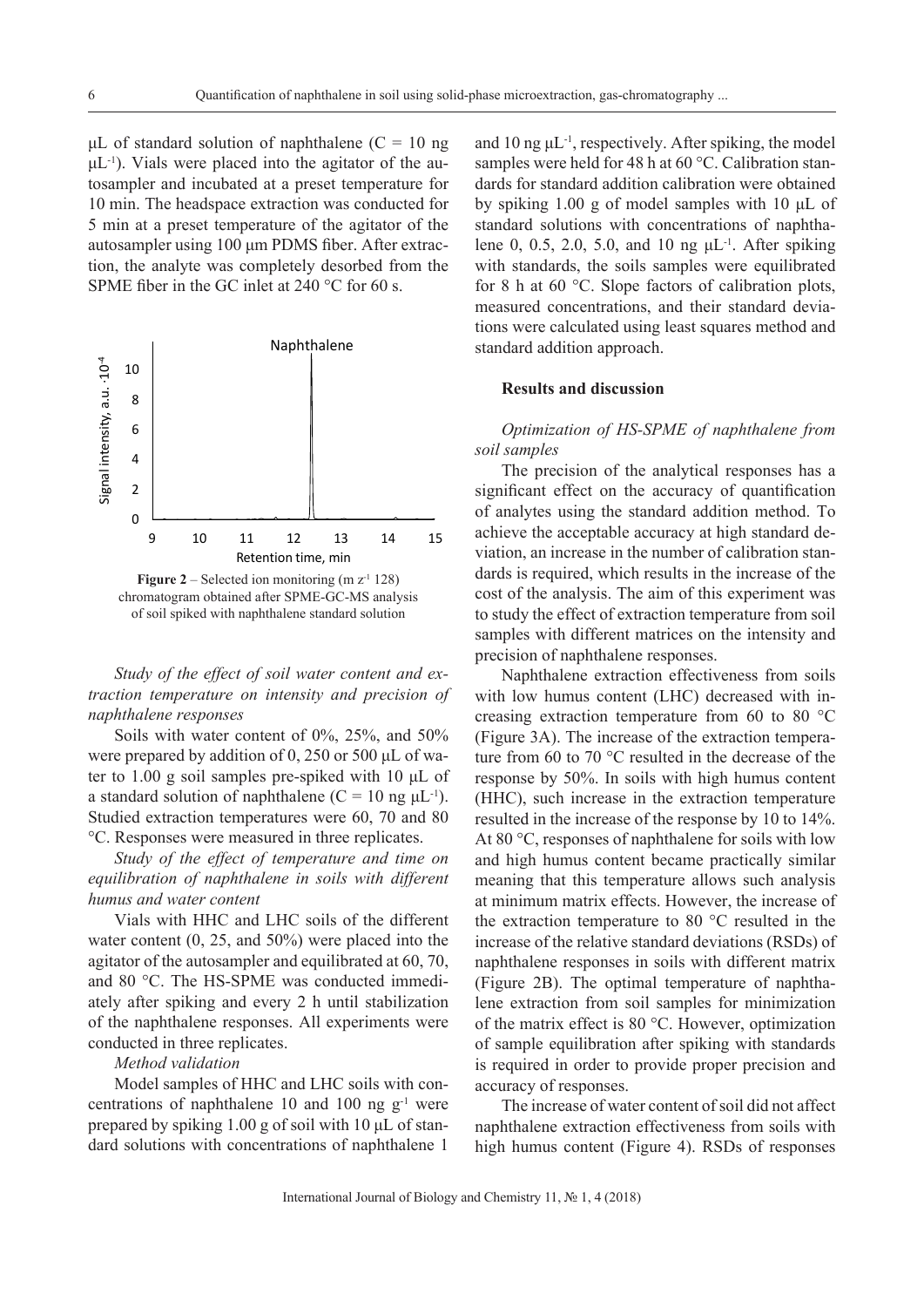increased with the increase of soil humidity. At 0% humidity, the RSDs of naphthalene in high humus content soil (HHC) was 2.9%, at water content 25% and 50%, RSDs were 3.2 and 7.1%, respectively.



**Figure 3** – Effect of SPME temperature on intensity (A) and precision (B) of the naphthalene responses from soils with high and low humus content. *Note:* water content: 0%, extraction time 5 min, C = 100 ng g<sup>-1</sup>



**Figure 4** – Effect of water content on intensity (A) and precision (B) of the naphthalene responses for soils with HHC (on the primary axis) and LHC (on the secondary axis). *Note:* extraction temperature 60 °C, extraction time 5 min,  $C = 100$  ng g<sup>-1</sup>

In soils with low humus content, the increase in soil humidity up to 25 and 50% resulted in the increase of responses by the factor of  $\sim$ 7. The addition of water to the soil, therefore, increases the difference in the effectiveness of naphthalene extraction from soils with different matrix. The increase of soil water content leads to a more efficient desorption of naphthalene from soils with low humus content and can lead to analyte losses during the sample preparation for calibration using the standard addition method. Thus, for SPME-GC-MS determination of naphthalene by the standard addition method, it is undesirable to introduce water additives into the samples before extraction.

*Equilibration of naphthalene in soils of different type and water content*

Equilibration of soils after spiking by standards is required in order to achieve high accuracy using the standard addition method [14,15]. Equilibration of spiked soil samples ensures the same extraction efficiency of analytes already present in the sample and spiked standards.

Stabilization of naphthalene responses for soils with high humus content proceeded with the decrease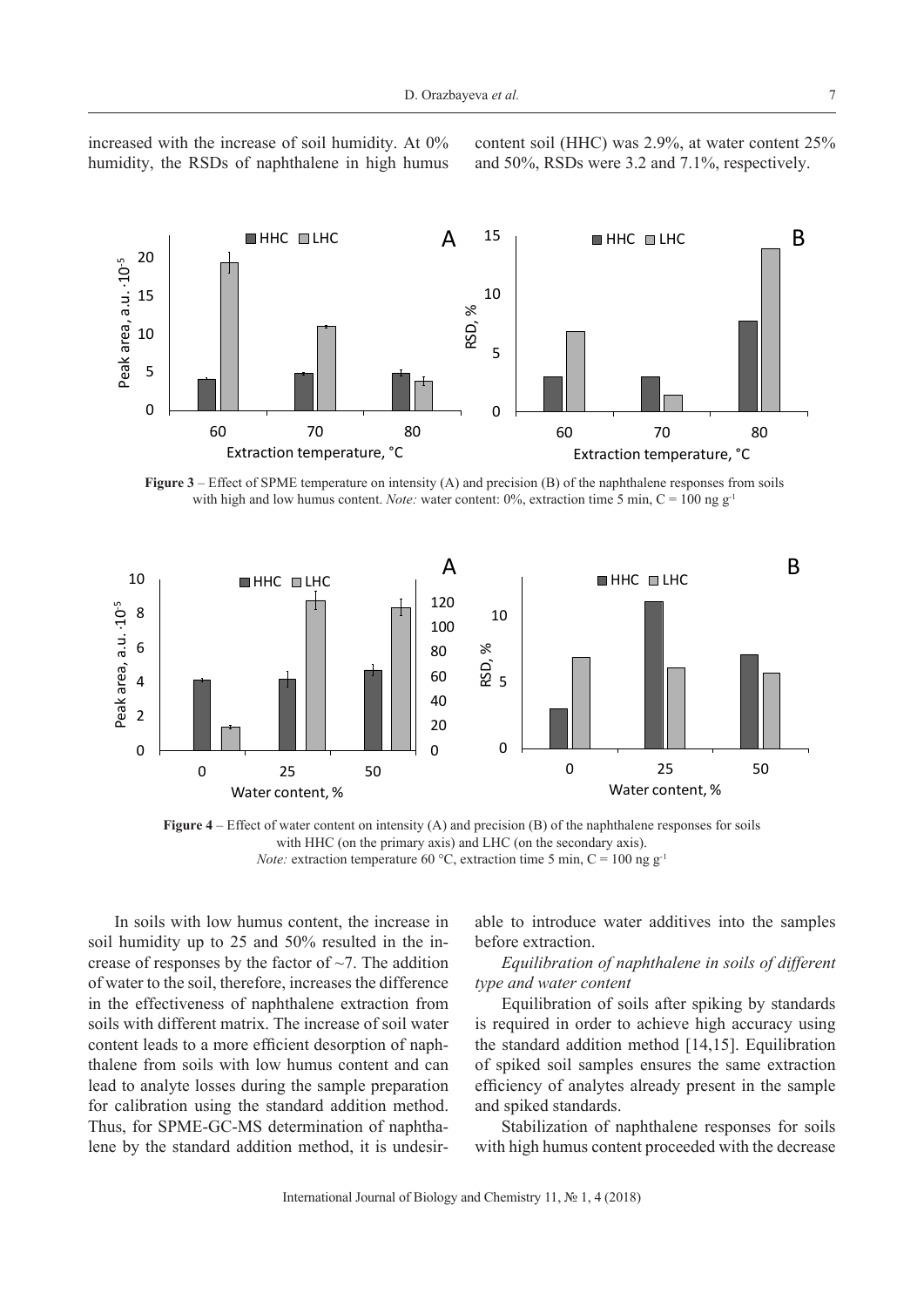of their intensity (Figure 5). At all studied equilibration temperatures, the stabilization of the naphthalene responses for the HHC soil was achieved within 2 h. When equilibrated for 8 h, the naphthalene responses in all parallel experiments and at different equilibration and extraction temperatures were equalized.

For LHC soil equilibrated at 60 °C, the signal was fluctuating in the range of standard deviation during 6 h without a decrease of the responses, decrease of the responses was observed only after 6 h of equilibration. When equilibrating LHC soil at

70 and 80 °C, the responses after 8 h of equilibration decreased by 20 and 70%, respectively, showing that increase of temperature enhances equilibration of LHC soils. The rate of equilibration of LHC soils after spiking with naphthalene is lower than for HHC soils, and equilibration was observed only after 6 to 8 h at 80 °C.

RSDs of responses of naphthalene decreased as the equilibration time increased at all studied temperatures (Figure 6). The lowest RSDs were obtained at equilibration temperature 70 °C.



**Figure 5** – Effect of temperature and time of equilibration on responses of naphthalene from soils with HHC and LHC. *Note:* water content 0%, extraction time 5 min,  $C = 100$  ng  $g^{-1}$ 

Soil humidity affects equilibration of soil samples after spiking with naphthalene (Figure 7). In HHC soils the stabilization of the naphthalene responses was observed in 6 h for all studied water contents.



**Figure 6** – Effect of equilibration time on precision of naphthalene responses from soil samples

With the increase of water content in HHC soil, the increase of naphthalene responses during equilibration was observed. When the HHC soil was equilibrated in a wide range of water contents (0 to 50%) for 6 h or more, the responses of naphthalene were

equalized, and the precision of the results increased. In LHC soils with 0% water content, the equilibration was not observed at all studied equilibration times. For LHC soils with water contents 25 and 50%, equilibration was achieved in 4 h (Figure 7).Thus, the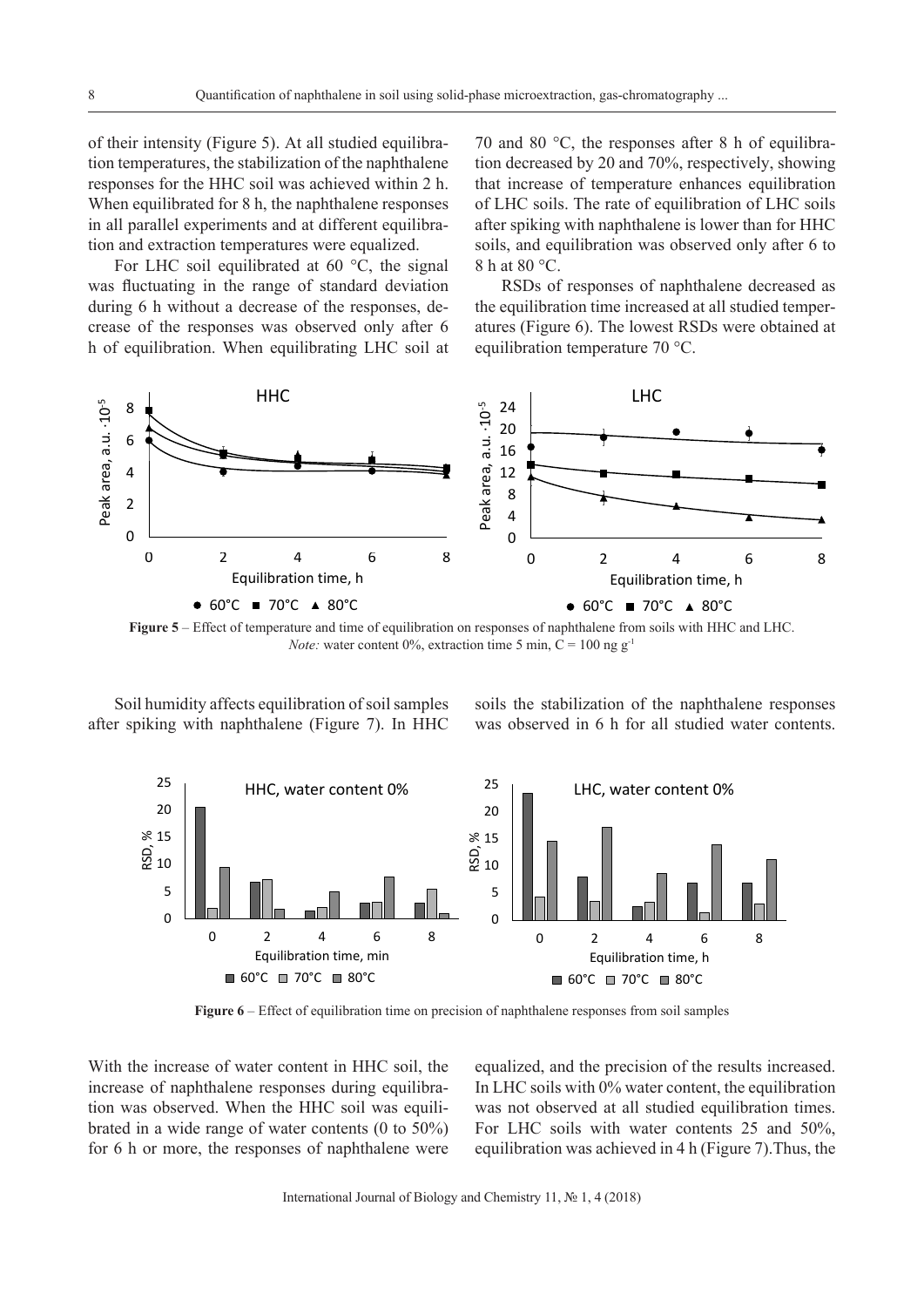optimum temperature of soil equilibration after spiking with naphthalene standards is 80 °C. Stabilization of responses in all types of soil and water contents was achieved after 6 h of equilibration. The optimal equilibration time providing best combination of accuracy and precision of the results was 8 h.



**Figure** 7 – Effect of soil water content on the equilibration of soils with different matrix after spiking with naphthalene at 60 °C

#### *Validation of the method*

The developed method was applied for quantification of naphthalene in model soil samples with concentrations 10 and 100 ng  $g^{-1}$ . The method provided good linearity of the calibration plots obtained using standard addition approach and least squares method with coefficients of determination ranging from 0.968 to 0.998 for concentrations 1 to 250 ng g-1 (Table 1). Higher coefficients of determination of the calibration plots were obtained for LHC soils. Method detection limit is 1 ng g<sup>-1</sup>.

The accuracy of quantification of naphthalene in soils with a high concentration (100 ng  $g^{-1}$ ) is higher than in soils with a low concentration (Table 1). Deviations from the spiked concentrations were 10 to 18%. In soils with a low concentration of naphthalene, deviations from the spiked concentrations were 5 to 29%. The greatest deviations between measured and spiked concentrations were obtained in LHC soils with low analyte concentration. This can be explained by the low affinity of naphthalene to the soil, which leads to its less homogeneous distribution in the soil.

| Soil type  | Spiked concentration<br>$(ng g^{-1})$ | Measured concentration<br>$(ng g^{-1})$ | Recovery $(\% )$ | $R^2$       |
|------------|---------------------------------------|-----------------------------------------|------------------|-------------|
| <b>HHC</b> | 10                                    | $10.5 + 0.9$                            | $105+9$          | 0.968       |
| <b>LHC</b> | 10                                    | $12.9 + 1.7$                            | $129+13$         | 0.993-0.998 |
| <b>HHC</b> | 100                                   | $110+11$                                | $110+10$         | 0.969-0.982 |
| LHC .      | 100                                   | $118 + 11$                              | $118 + 9$        | 0.989-0.993 |

**Table 1** – Results of quantification of naphthalene in model samples using the developed method

*Application of the developed method on real soil samples*

The developed method was applied for the analysis of ten soil samples collected in different locations in Almaty, Kazakhstan (map of sampling locations is shown in [16]) in September 2017. Sampling and sample preparation were optimized to minimize the loss of analytes (Figure 8). Samples for response measurement were collected separately into preweighed vials and analyzed from sealed vials without any sample preparation. Samples for preparation of calibration samples were collected at the same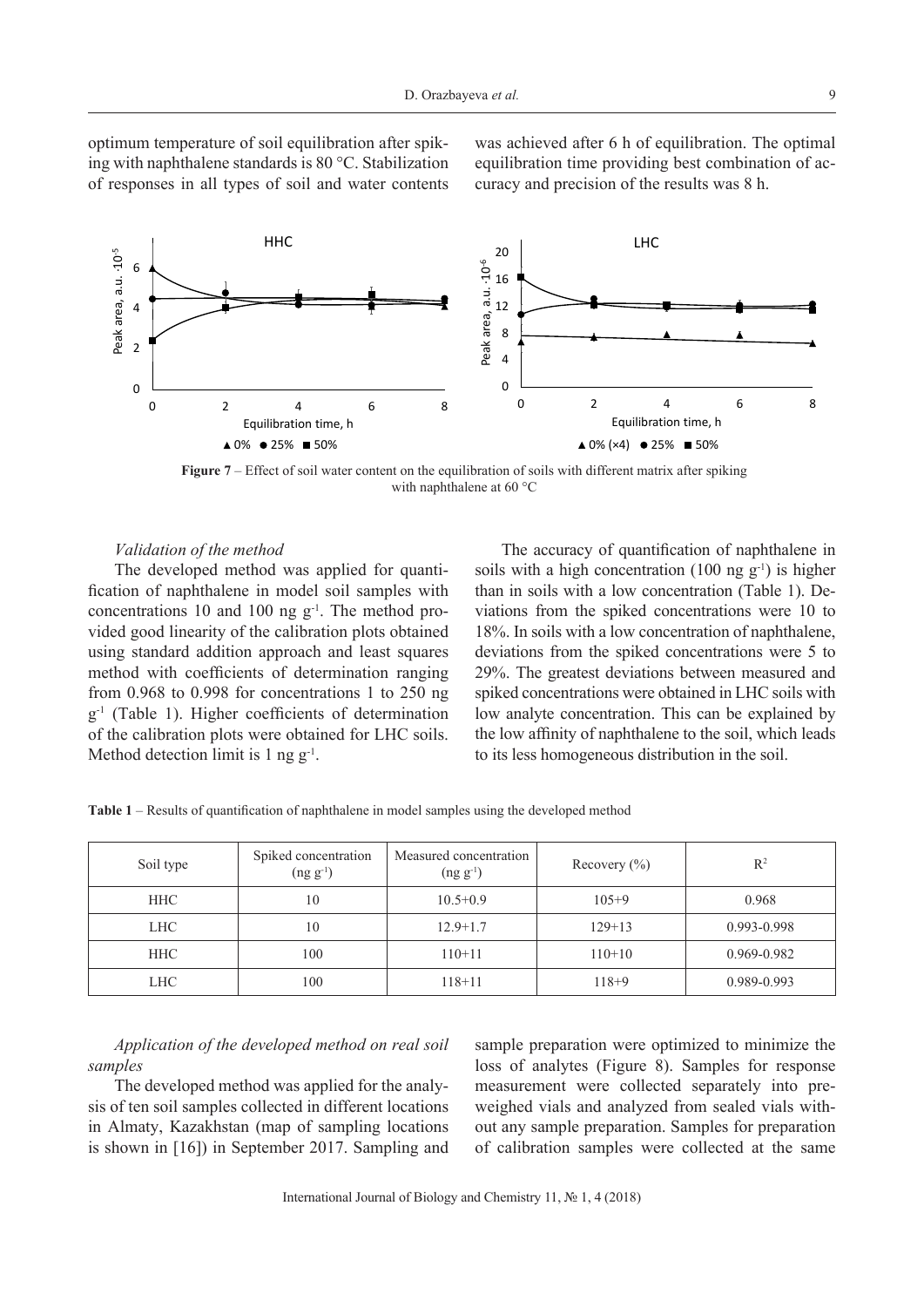location and prepared as described in the optimized method.

Naphthalene was detected in all collected samples (Table 2). In five samples, concentrations of naphthalene were close to or higher than the maximum permissible concentration (MPC,  $15$  ng  $g^{-1}$ ). Concentrations of naphthalene in samples 4 and 5 collected in park area and gas station territory, respectively, were three and two times higher than MPC.

The slope factors of obtained calibration plots varied in the range 1991-12842. This significant difference in slope factors could be caused by different humidity of the samples, as it was shown previously that increase of water content results in significant response differences of naphthalene from soils. These results imply the importance of matrix control by standard addition calibration, since external standard calibration will not provide acceptable accuracy of quantification.



**Figure 8** – Scheme of soil sampling and analysis using the developed method

| #  | Measured concentration<br>$(ng g^{-1})$ | RSD(%) | Slope factors of<br>calibration plots | $R^2$ | Location description                    |
|----|-----------------------------------------|--------|---------------------------------------|-------|-----------------------------------------|
|    | $18 \pm 3$                              | 17     | 2785                                  | 0.972 | Private residential sector              |
| 2  | $13 \pm 2$                              | 17     | 1991                                  | 0.977 | Near the roadway                        |
| 3  | $47 \pm 5$                              | 11     | 3823                                  | 0.991 | Park area                               |
| 4  | $31 \pm 3$                              | 9      | 6674                                  | 0.998 | Gas station area (Gas Energy)           |
| 5  | $15 \pm 2$                              | 13     | 8615                                  | 0.984 | Residential area                        |
| 6  | $10.2 \pm 1.2$                          | 12     | 12842                                 | 0.986 | Student residential area (KazNU)        |
| 7  | $1.4 \pm 0.2$                           | 15     | 11745                                 | 0.995 | Near the major roadway (Timiryazev st.) |
| 8  | $16 \pm 3$                              | 22     | 9785                                  | 0.963 | Park area next to roadway               |
| 9  | $2.1 \pm 0.4$                           | 17     | 11916                                 | 0.982 | Gas station area (KazMunaiGaz)          |
| 10 | $8.9 \pm 1.4$                           | 16     | 9552                                  | 0.993 | Near the major roadway (Gagarin st.)    |

**Table 2** – Naphthalene concentrations determined in real soil samples using of the developed method

# **Conclusion**

Fast, green, and automated method for quantification of naphthalene in soil samples based on solid-phase microextraction and gas-chromatography with mass-spectrometric detection was developed and tested. Optimal temperature of SPME providing best matrix effect minimization is 80 °C. The optimal temperature for soil equilibration after spiking with naphthalene standards is 70 °C. Stabilization of responses in all types of soil and water contents at 80 °C is achieved in 6 h. The greatest accuracy

and precision are achieved after equilibration of the samples for 8 h. The uncertainty in the determination of naphthalene in soils with concentration higher than 100 ng  $g^{-1}$  does not exceed 18%; for soils with a concentration higher than  $0.01$  ng  $g^{-1}$ , uncertainty is less than 29%.

The developed method provides simple and fast quantification of naphthalene with sufficient accuracy without using toxic organic solvents. The method can be applied in environmental analytical laboratories for quantification of naphthalene in different soils.